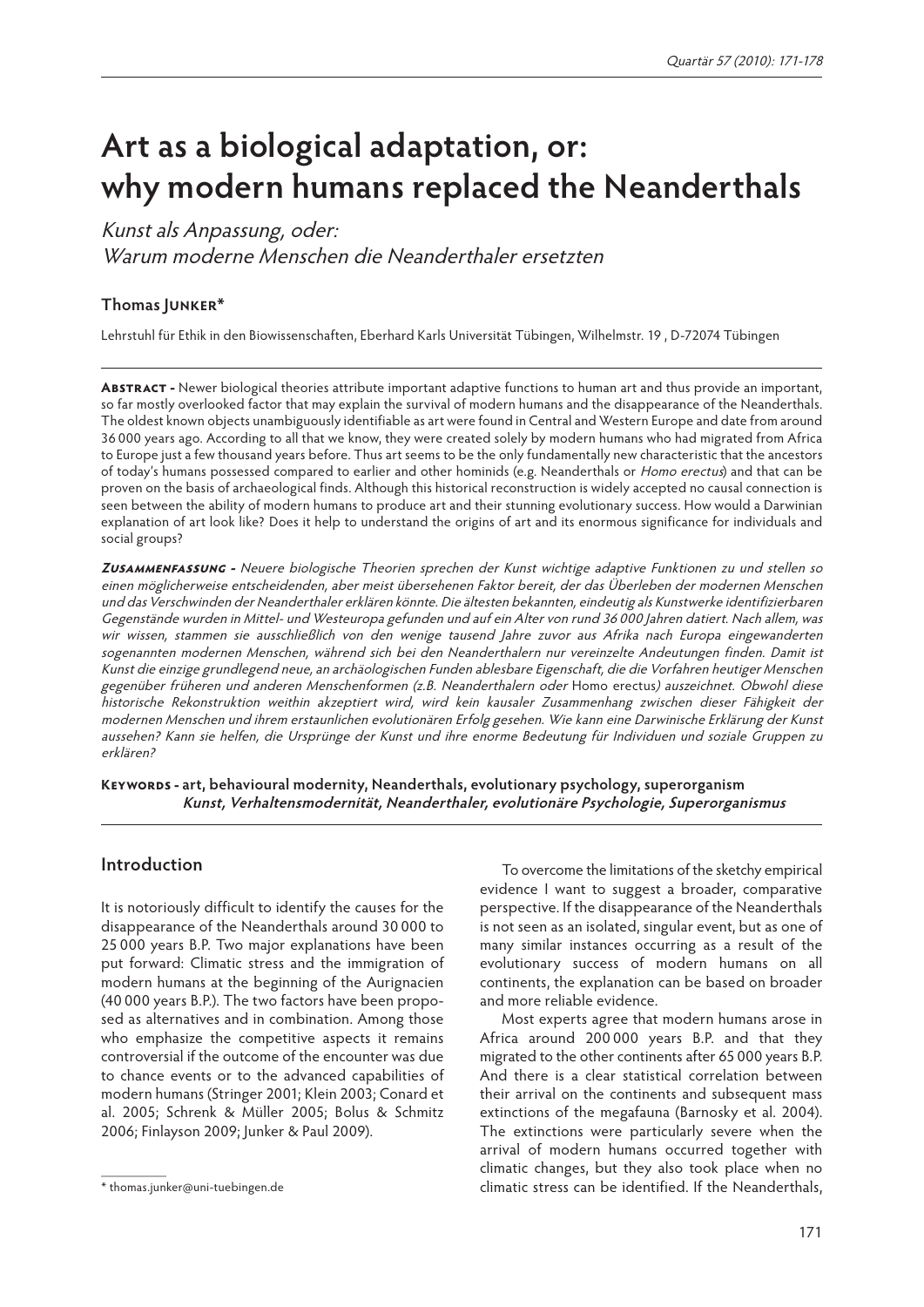the descendants of Homo erectus in Asia and many species of large mammals shared the same fate and were driven into extinction after the arrival of modern humans it seems reasonable to assume that this general outcome was not due to chance but points to some kind of selective advantage. This also holds true if interbreeding and a modest amount of gene flow between Neanderthals and modern humans occurred. As recent genetic evidence suggests, the interbreeding seems to have taken place before 100 000 years ago and was rather limited. It is estimated that the Neanderthals have contributed only 1 to 4% of the genome of present-day (non-African) humans (Green et al. 2010; see also Templeton 2002). I.e. the evolutionary success (the genetic fitness) of the Neanderthals was comparatively small compared to that of modern humans.

What made modern humans so successful? Various possibilities have been suggested: Broader diet, better division of labour, more efficient use of energy, cognitive superiority (,behavioural modernity') and others. Behavioural modernity in turn is characterized by various special features: advanced cognition and language, symbolic thinking; complex technologies (blade and microlithic technology, bone tools); increased geographic range and long distance trade; specialized hunting and the use of aquatic resources; abstract and representational depiction; burials and grave goods; use of pigments, decoration, personal ornaments and finally art (Haidle 2000; Wadley 2001; Hauser et al. 2002; Klein & Edgar 2002; Conard 2006; Krause et al. 2007; Klein 2008; Froehle & Churchill 2009; Powell et al. 2009).

To sum up: There are good reasons to assume that modern humans replaced the Neanderthals because of their superior cognitive abilities. In this context art is consistently mentioned as one of the typical elements of behavioural modernity, but at the same time it is seen as a peripheral side effect and not as a causal factor for the evolutionary success of modern humans. In my paper I will argue that from a Darwinian perspective this neglect is not warranted and that art almost certainly has played a decisive role in human evolution. Art may well have been one of the single most important inventions of modern humans.

#### **When did art originate?**

The oldest known objects unambiguously identifiable as art were found in Central and Western Europe and date from around 36 000 years ago. According to all that we know, they were created solely by modern humans who had migrated from Africa to Europe just a few thousand years before, whereas only scattered indications have been found for the Neanderthals who inhabited this land at the same time (Anati 1995; Appenzeller 1998; Lorblanchet 2000; Holdermann et al. 2001; Curtis 2006; Guthrie 2006; Pastoors & Weniger 2002; Floss & Rouquerol 2007; Conard 2009; Eiszeit 2009). Art is thus the only fundamentally new characteristic that the ancestors of today's humans possessed compared to earlier and other hominids (e.g. Neanderthals or Homo erectus) that can be proven on the basis of archaeological finds.

What does this seemingly sudden emergence of art mean? Are we seeing only the final step in a much older and more or less continuous development of art? Or was this the actual beginning, while earlier hominids - Neanderthals or Homo erectus - were essentially without art? The answers to these questions depend on how art is defined. Is a general striving for beauty or is symbolic thinking as such sufficient to constitute art? In this paper I will argue that a definition of art that comprehends more than aesthetics or symbolism should be adopted. Since the production of aesthetically refined objects is an important element of human artistic behaviour I will briefly review its historical origins.

If we consider the earliest discovered human artifacts (stone tools) from this perspective, we can see a clear break. It is indeed difficult to discover indications of an aesthetic sense in the oldest known stone tools (Oldowan), which were fabricated more than 2 million years ago. The Acheulean hand axes, up to 1.5 million years old, are another matter entirely. The fine workmanship, the symmetrical form and the material used make them truly beautiful artifacts. And there is clear evidence that coloured minerals have been used to paint bodies and objects for around 100 000 years (Bouzouggar et al. 2007; Balter 2009). Recently, perforated and pigment-stained marine shells have been described that stem from approximately 50 000 years old sites in Iberia that are associated with Neanderthals (Zilhão et al. 2010). If we look for a sense of aesthetics, the first examples were hand axes, perhaps also woodcarvings, body paintings and songs, of which we know nothing because they left no trace. These early aesthetic objects and body decorations are fascinating, but they are clearly different from the statuettes and cave paintings of modern humans. How can we distinguish the latter pieces of art from aesthetic objects of utility (e.g. tools) and individual adornments?

#### **What is art?**

In general, a work of art is expected to meet four criteria:

- **1)** A form that is attractive and demonstrates ingenuity.
- **2)** The explicit rejection of immediate practical utility.
- **3)** A (symbolic) meaning.
- **4)** An element of fantasy.

Whether and how these features must come together to constitute a work of art is a highly controversial topic. Nevertheless there is a general consent that art is more than aesthetics and is sometimes even deliberately non-aesthetical. As we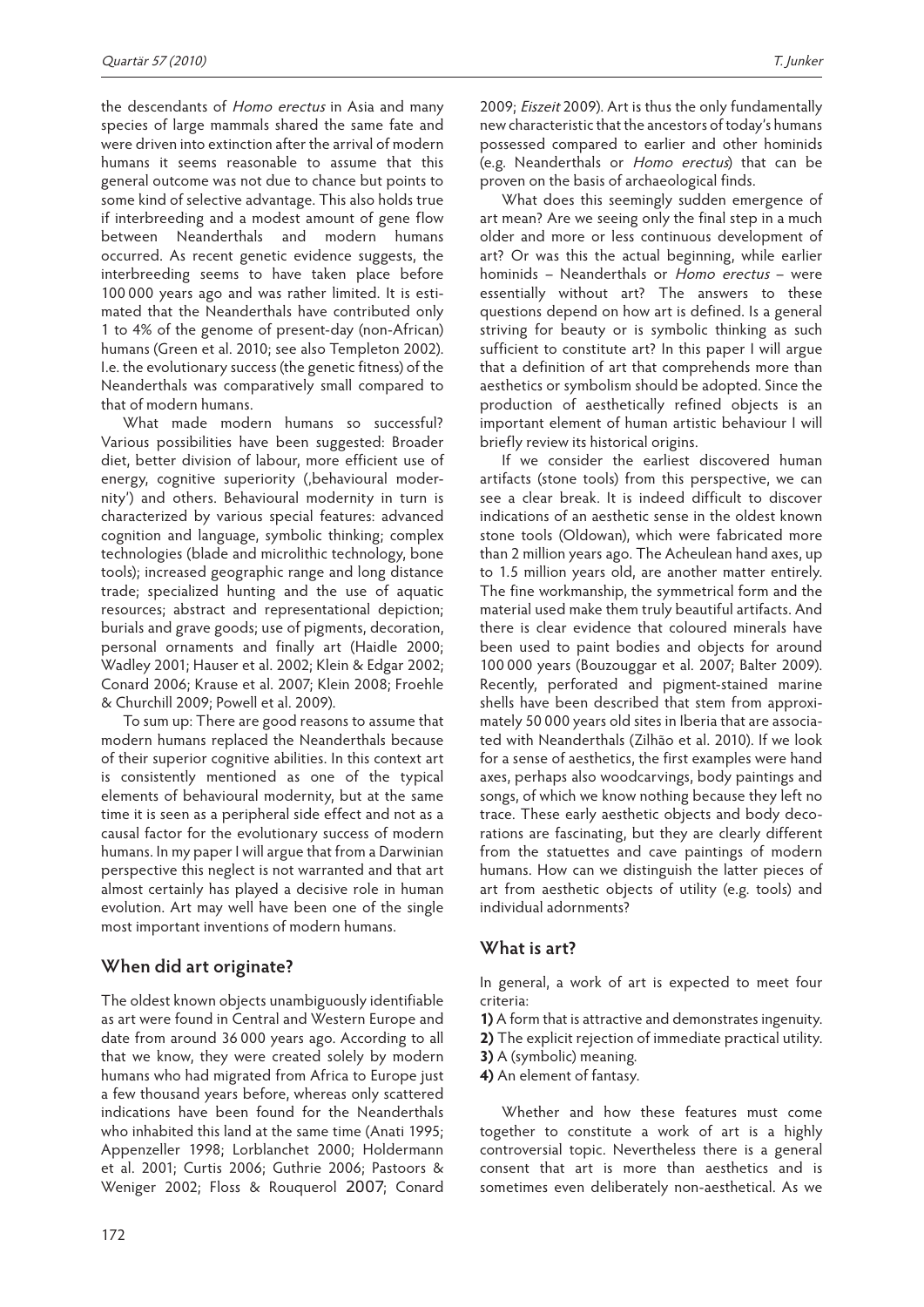shall see, it is indeed necessary to specify these criteria. However, as an expression of a widespread, traditional understanding of art, they can serve as an initial orientation and starting point for further discussion: Many people accept objects or behaviors as artistic only when they are aesthetic, have no direct practical utility but possess a recognizable meaning and go beyond the representation of material objects (HWP 1976; Davies 1991; Carroll 2000; Ullrich 2001; Junker in press b).

As a matter of fact the Neanderthals (and other early hominids) created aesthetically shaped tools and body decorations but apparently no objects with a (symbolic) meaning. That is, they did not produce art in our sense. It has been suggested that material from the 400 000-year-old site in Bilzingsleben shows signs of symbolic thinking insofar as three of the bones are systematically engraved with parallel lines (Steguweit 2003; Wagner et al. 2007). These findings are extremely interesting, but their singularity makes them hard to interpret and consequently I will not take them into account in the following argument. On the other hand, all human populations living today produce and appreciate art. Artistic capacity thus seems to have arisen only in the ancestors of modern humans after the divergence from the Neanderthals (around 600 000 years ago) but *before* the migration to the continents (around 65 000 years ago). On the basis of further paleontological and genetic considerations, it is possible to narrow the window for the emergence of art even further: it originated 200 000 to 100 000 yeas ago. But why?

#### **The Darwinian imperative**

In 1859, Charles Darwin ventured a bold prophesy in the closing pages of his landmark work On the origin of the species: "Psychology will be based on a new foundation, that of the necessary acquirement of each mental power and capacity by gradation. Light will be thrown on the origin of man and his history" (Darwin 1859: 488). If the theory of evolution really does explain "each mental power and capacity" in humans and other animals, this should apply not only for such traits as intelligence, morality or language, but for art as well.

From a biological perspective not the various languages, moral codes or artistic forms, which vary in time and place are of interest, because they are based on personal experiences and the knowledge systematically imparted by a community (its 'culture'), but the fundamental ability to produce and appreciate works of art. It is assumed that the sense for art is a part of human nature and that basic aesthetic preferences are a biological, genetically inherent trait, which was 'acquired by gradation' during the course of evolution. For Darwin (and modern evolutionary biology), the most important causes driving evolutionary change are natural and sexual selection, i.e. random genetic

differences between individuals, their struggle for survival, sexual competition and the choice of mates.

This evolutionary scenario has two implications: First, there must have been a historical beginning of art. Second, the ability to create a work of art and to perceive it as such must have entailed significant advantages for the individuals. It is theoretically conceivable that art emerged as a byproduct of another important trait, and at first glance there seems little to suggest that art might confer a selective advantage (Pinker 1997: 535-36). A piece of jewellery, a mural, music, song or dance is designed to explicitly demonstrate that they have no immediate practical utility.

From the perspective of evolutionary biology, however, it is highly likely that this is a misapprehension. Interest in art and the ability to create art are complex mental processes that are only achievable on the basis of a highly developed brain anatomy and function. Chimpanzees or autistic children, for example, have only an extremely limited capacity in this regard because they lack the biological prerequisites (Morris 1962; Baron-Cohen 1999; Whiten 1999). When one considers the amounts of money spent on museums and works of art, on opera houses and theatres, the importance art can hold for the life of an individual, the fact that for many people a life without art is not worth living, then it is scarcely possible to deny that there is some kind of utility to art.

Charles Darwin's book The descent of man, and selection in relation to sex (1871) contains detailed examinations of questions that are of paramount, but indirect significance for the understanding of art. Over a span of 150 pages, Darwin discusses the various "mental powers" of human beings and compares them to the capabilities of other animals. He addresses emotions, curiosity, imitation, attention, memory, imagination, reason, the use of tools, abstraction, self-consciousness, language, the sense of beauty, the belief in god and spirits, superstition, and morality. Darwin was particularly fascinated by the origin and function of beauty as well as the relationship between language and song. Only one major topic is not touched on: art.

Thus, Darwin himself did not try to explain the general artistic capacity of humans. However, such an explanation ought to be possible, and so there have been, and continue to be, attempts to interpret art in Darwinian terms (Aiken 1998; Dissanayake 1992, 2008; Brown 2000; Miller 2000: 258-91; Tooby & Cosmides 2001; Menninghaus 2003; Voland & Grammer 2003; Boyd 2005; Spivey 2005; Eibl-Eibesfeldt & Sütterlin 2007; Sitte 2008; Junker & Paul 2009; Junker in press a). These attempts have not led to a consensus as yet. Controversy centres less on the question of whether the artistic capacity as such is a biological trait than on what caused it to emerge and what its concrete function is. Essentially, there are two conflicting models: on one side the attempt to explain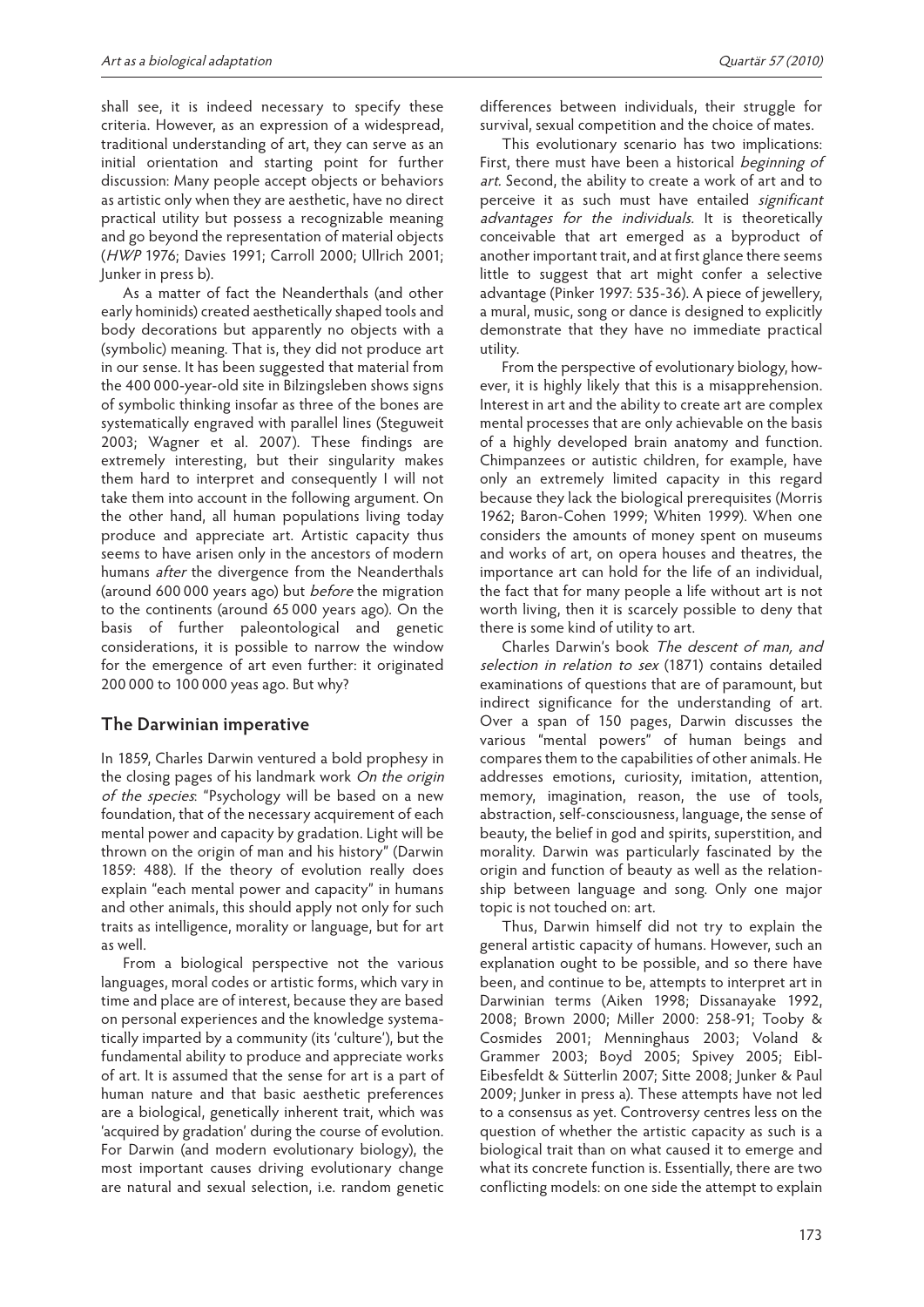art through natural selection and attribute an important function for the survival or the well-being of individuals (and social groups) to it. The other approach conceives of art as a *signal* for the choosing a mate, and thus sees it as originating in sexual selection. As I will show in the following, these two explanatory models are not mutually exclusive: although the precursors of art originated as sexual signals, it was not until they acquired further community-promoting functions that proved useful within the context of natural selection that art as we know it emerged.

#### **Art: A demonstration of ingenuity and luxury**

In his famous theory of natural selection, Darwin asserted that in the course of evolution, only those traits that promote survival will prevail in the long run. Thus, in principle only physical traits and behaviors should exist that are useful, i.e. promote survival and/ or reproduction. And thus it was initially a mystery why some marked biological traits are not only useless but convey the impression that their whole purpose is to endanger the survival of the individuals or to waste scarce resources. The most famous examples are the long feathers of peacocks and birds of paradise, but other species also show comparable traits or behaviors.

Darwin explained these features through sexual selection, his term for the fact that animals must not only survive but find and woo mates (Darwin 1871, 1: 256; 2: 398). When sexual competition is decided by physical combat, genes that endow their bearers with traits as strength, agility and aggressiveness will be passed on. But what happens in the case of species in which one sex, generally, but not always the female, can choose its mate for reproduction? What traits do they prefer to ensure that their progeny will have an optimal genotype? They will initially look for direct indications of survival-promoting traits such as strength, intelligence or health and prefer corresponding mates. But they are confronted with the problem that the signals with which an individual advertises his qualities can be fraudulent.

Because signals without a cost are subject to abuse, those that are difficult to produce will consequently become more common. In other words, women will prefer men who really take risks, survive unhealthy behaviors or stage elaborate demonstrations. By the same token, men will prefer women who show traits that are difficult to produce – such as smooth skin, a symmetric physical form or full hair. To explain why not only survival-promoting traits such as health, strength, risk avoidance or energy efficiency of potential mates are perceived as attractive in sexual selection, but sometimes the very opposite, Amotz Zahavi proposed the handicap principle as a corollary to Darwin's principle of sexual selection in the 1970s (Zahavi 1975). It explains why in selecting mates some features are preferred that are costly and risky – i.e. handicaps: because this serves as a guarantee for the honesty of the signal.

In humans a surprising number of wasteful and/or risky traits and behaviors can be observed that have no direct utility but serve to verify the authenticity of a quality signal. Danger for example is an essential element of a variety of sports. Humans perceive luxury and lavishness as pleasurable, create objects made of expensive, rare or hard-to-work materials or ornament objects even when this impairs or even negates their usefulness.

Darwin's theory of sexual selection, together with the handicap principle, thus explains the first two elements of art that relate to its form: ingenuity and luxury signal the genetic qualities of their maker or owner. Numerous observations of humans and other animals in support of this proposition have been described, and it has since become a generally accepted component of the theoretical structure of evolutionary biology. But what about the other two elements of art: its symbolic significance and its fantastic character? How can these be explained and why are they so closely bound to elaborateness and luxury in art?

#### **The extended phenotype**

The genetic qualities of a potential mate can initially be deduced from all perceptible traits on the surface of the body, from hair, eyes, teeth, but also from the voice and the elegance or power expressed through movements. Furthermore, the striving for beauty comprises everything that can be associated with a person, i.e. objects such as tools, musical instruments, weapons, clothing and dwellings. These things too must not only be effective, but attractive as well. The reason is that the quality of a genotype is revealed not only in the physical traits of an organism, but also in how it shapes its environment. Scientists refer to this as the "extended phenotype" of an organism (Dawkins 1982).

In principle, the same biological principles apply for works of art as for other objects created by humans – as part of the extended phenotype, they permit conclusions about the genes of their fabricators. They do so in two respects, as they represent both the craftsmanship and creative skill of the artist as well as his or her life goals and feelings. According to the handicap theory, the fact that a work of art eschews immediate practical utility and instead aspires to be costly, lavish and luxurious is to be understood as evidence of the authenticity of the signal. To achieve this end, a work of art need not necessarily be beautiful; it can also demonstrate a different form of creative expenditure and be e.g. innovative, surprising or provocative. However, as some modern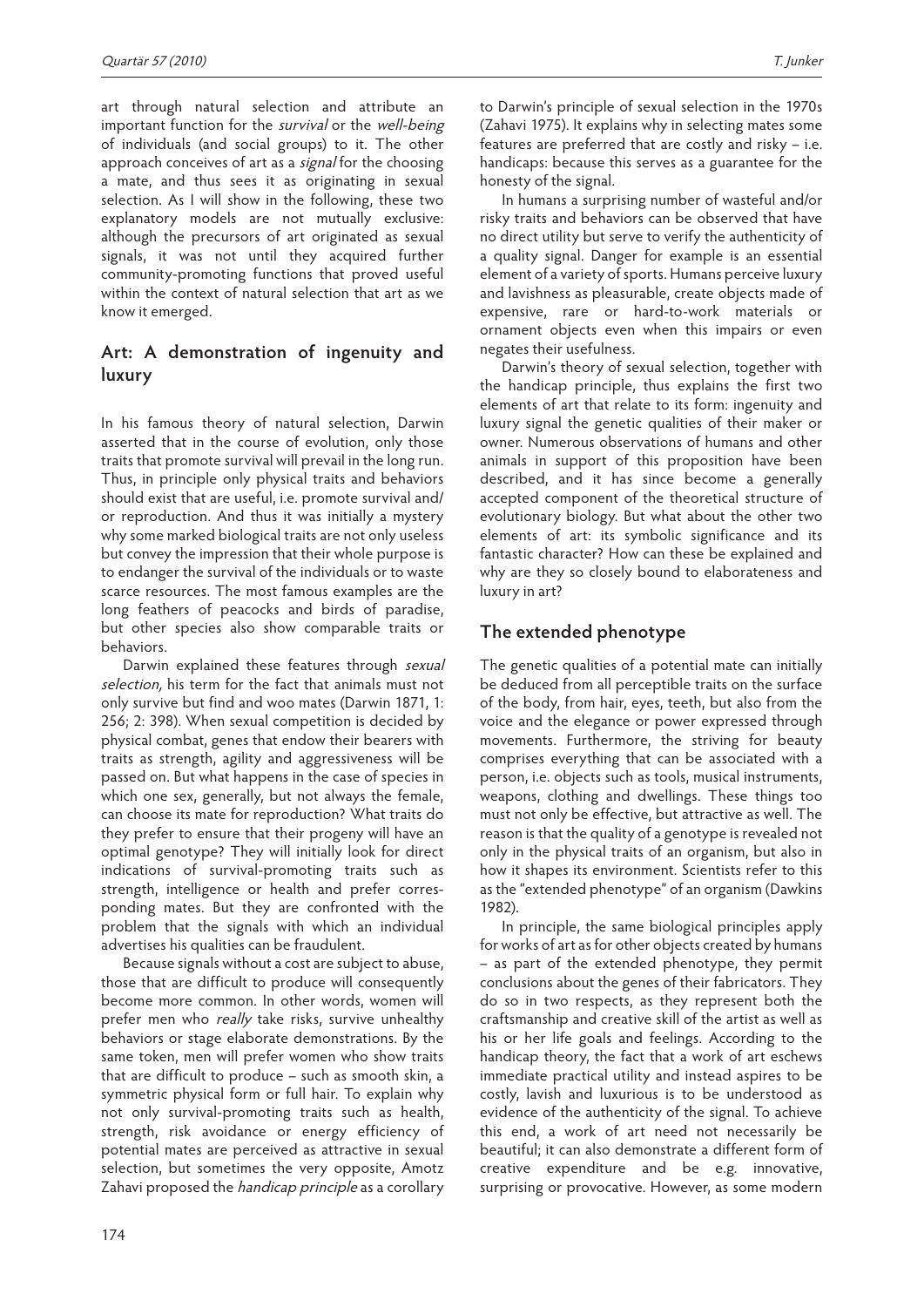works of art require little expense to make and are easily duplicated, it can be difficult to determine whether the signal in question is intended seriously, and many people are hesitant to recognize such signals as art. Here as well, inexpensive signals are subject to abuse, and thus in the long term only those that are difficult to produce, elaborate or costly will become common.

When a carpenter makes a beautiful table, an artist paints an interesting picture or a lawyer drafts an elegant legal document, these products are expressions of their creators' traits and thus of their genes. To a lesser extent, this also applies for the things one owns or with which one surrounds oneself. And even those objects in our environment for which our genes are only indirectly responsible are experienced as part of the extended phenotype. For example, when individuals are proud of the history and unique characteristics of their cities, when they, on the other side, feel embarrassed by its unattractive features, this means nothing less than that they perceive their neighbourhood as an expression of their own extended phenotype.

#### **Art: The language of emotions**

In our discussion we have excluded one area so far even though it is just as important as physical traits – the character-related and mental features of humans and their thoughts. To the extent that other persons perceive them, they are subject to the same imperative of aesthetic working that we have described for the body and the things that surround it.

If necessary, we will accept an ugly tool or a cheaply made book if it fulfils its function or if its content is interesting. In another area, on the other hand, the lack of aesthetic working is harder to bear: the realm of fantasies, feelings and desires. Interestingly, humans have not been content merely to make these prettier, but have created special types of representations to give form to their feelings and fantasies in a particularly elaborate, beautiful and interesting manner, and to enjoy these in the community – for this is what art is.

What is the effect when one is confronted with the aesthetically worked feelings and fantasies of another person or another culture? If one does not share these, the response is rejection and disgust. But when one discovers one's own desires and feelings in a novel, a picture or an opera, the result is an intense feeling of pleasure, as the elaborate and skilled working also enhances the value of one's own feelings and thoughts. When an artist succeeds in aesthetically enhancing the value of his audience's often unconscious desires, he or she may be sure of its deepest gratitude and greatest adulation. The effect is greatly amplified when this experience takes place in a community, at a concert, in the theatre or at a public art exhibition.

Thus, art is not only a signal from the artist to his audience, but also serves as a medium of communication between the observers or listeners. We have thus arrived at the two elements of art not touched upon as yet: the (symbolic) meaning is an expression of the fact that it promotes the exchange of concepts within a social group. It is thus a sort of language. Unlike science, art does not claim to be an accurate representation of the real world, but instead depicts what could be, a world suspended between reality and desire. It is the language of emotions. But why is it necessary to embellish the communication about feelings and desires in such a costly manner, why does art exist?

The elaborate way in which art presents the imaginary world permits only one conclusion, namely that the communication about feelings and desires is extremely important, but also extremely liable to counterfeiting. Humans are by nature social animals and, like most primates, can only survive in a group. For social animals, the competition within the group for food, mates and social status becomes the primary selection factor, and the diverging interests necessarily generate conflicts, betrayal and parasitism. In spite of all that, the members of a group must mutually assure each other of their benevolence and trust. Among primates, this is primarily achieved through grooming; sexual intercourse serves a similar function among bonobos. Humans have further methods for establishing community. One of these is language, which enables communication with multiple persons at once; another is community rituals – dances, contests, plays, festivals – and common fantasies (myths).

The commonality of aims, without which no human community could exist, is both vital and fragile. This is where art plays a role: it coordinates and synchronizes the feelings, fantasies and desires of the individuals by investing them with a special value and celebrating them. They are represented in a beautiful, lavish and elaborate manner, i.e. in a manner which had previously been devoted only to perfecting the human body to signal sexual attractiveness. As part of the extended phenotype of many individuals, the common aims thus benefit from the strongest force that emerged in evolution – the desire to reproduce – and for higher animals this means sexuality.

#### **The new superorganism**

By facilitating and reinforcing the identification of individuals with the common fantasies and aims, art transforms a group of humans into a 'superorganism'. This is the term biologists use to refer to higher units created through the close cooperation of many individuals. Under what environmental conditions does a superorganism offer individuals advantages over looser-knit cooperation forms or a solitary life? Among social insects, competition between colonies (of the same or different biological species) is the most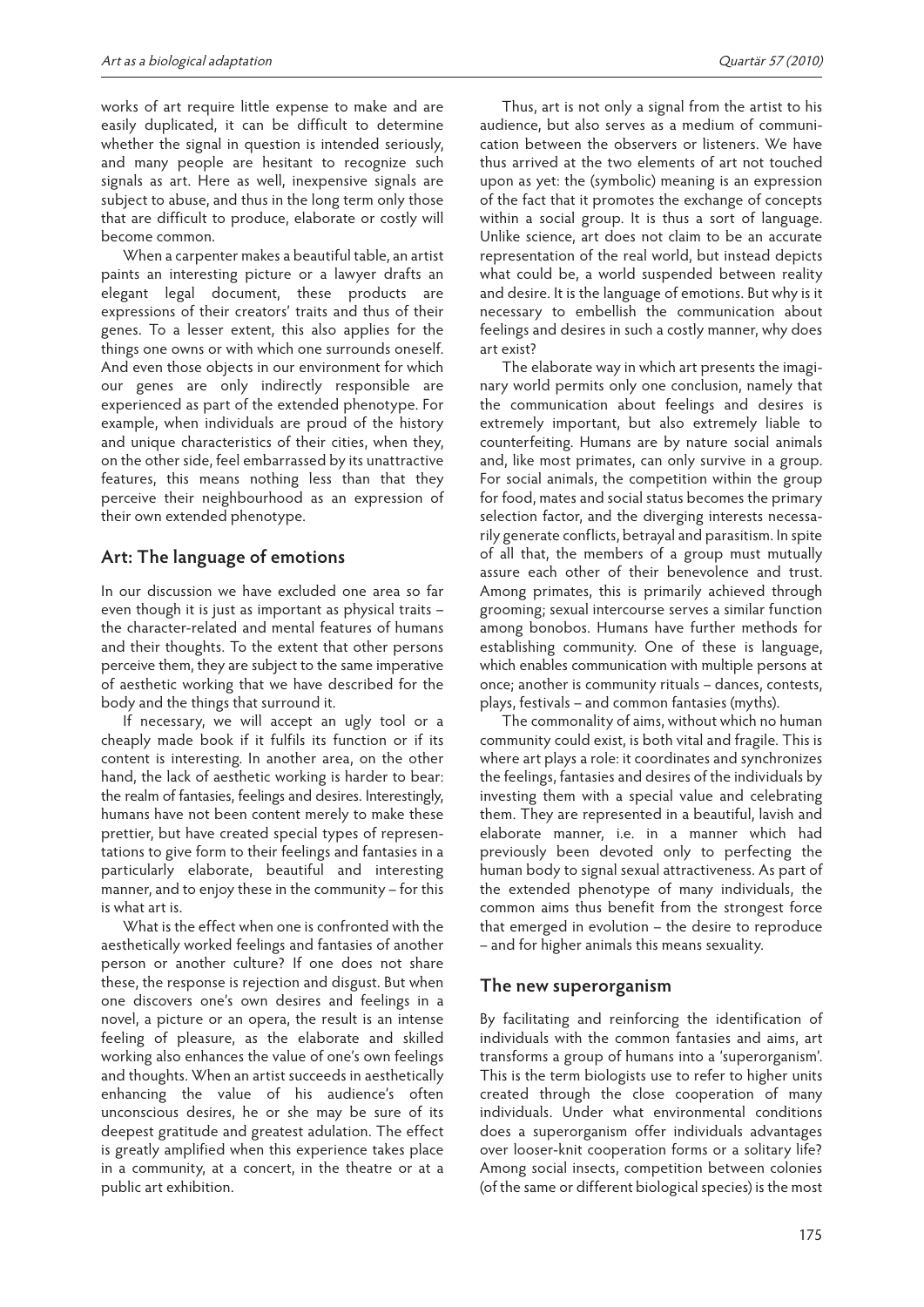important factor that compels closer cooperation (Reeve & Hölldobler 2007). Does this mean that close cooperation within hunter-gatherer groups (and thus the origin of art) ultimately arose due to conflicts between groups and competition with other predator species?

Darwin thought so: "All that we know about savages, or may infer […] shew that from the remotest times successful tribes have supplanted other tribes. [...] It is, therefore, highly probable that with mankind the intellectual faculties have been mainly and gradually perfected through natural selection." He characterized superior social morality as the most important prerequisite for success: "A tribe including many members who, from possessing in a high degree the spirit of patriotism, fidelity, obedience, courage, and sympathy, were always ready to aid one another, and to sacrifice themselves for the common good, would be victorious over most other tribes; and this would be natural selection" (Darwin 1871, 1: 160, 167; Bowles 2009). Social feelings and altruistic behaviors are certainly an important bond among groups of humans. But there are no indications that, say, Neanderthals were at all deficient in this regard.

However, if the archaeological record presents an accurate picture, it was only modern humans who discovered 200 000 years ago that they could bundle their divergent aims and impart an enormous intensity to their social cohesion by investing them with a special value using signals for attractiveness that originally arose through sexual selection. The difference then was not, as Darwin suspected, based directly on the strength of altruistic behaviors, but on the amplification of feelings and bundling of aims achieved with the aid of art.

One problem remains: How can we explain the considerable lapse of time between the assumed biological origin of the ability to produce art around 200 000 years ago and the appearance of sophisticated, symbolic art around 36 000 years ago? A second look reveals that this interval does not contradict the above account, but is to be expected.

**1)** From a biological perspective it is very unlikely that a complex behaviour like art arises through a single mutation. We rather have to assume that it evolved over an extended period of time through subsequent mutations and the perfecting action of natural and / or sexual selection (McBrearty & Brooks 2000). The evolution of human artistic abilities may have reached its current level not much earlier than 65 000 yr B.P., when modern humans started to migrate to other continents from Africa and became geographically isolated.

**2)** New findings suggest that the timeline for the start of human art may have to be revised. In particular, recent discoveries of pieces of red ochre engraved with crosshatched patterns at Blombos Cave in South Africa dated to 100 000 yr B.P. are interpreted as evidence for symbolic and / or artistic behaviour (Henshilwood et al. 2009).

**3)** Human cultural activities in general are cumulative, i.e. they are improved through individual inventions, the dissemination within a population and the passing on to the next generations. In this respect art does not differ from other crafts that depend on extensive experiences with the material properties of objects and the development of skills to manipulate them (Tomasello 1999). Consequently we have to assume that the remarkable finesse and maturity of the cave paintings of the Grotte Chauvet or the mammothivory horse from Vogelherd required the efforts of many generations.

We have explained the origin of artistic capacity through sexual competition between individuals within hunter-gatherer groups; and it has never lost this function – to attract the attention of and thus to woo sexual partners through the aesthetic presentation of one's own genetic qualities. But it is only to the extent that humans began to identify with the products or behaviors of other individuals (i.e. to accept them as part of their extended phenotype) that art as we know it today originated: as elaborately worked collective thoughts, feelings and desires. If this is true, then through art, humans achieve and celebrate nothing less than the (partial) solution of one of the greatest problems facing any community of individuals with diverging interests: the coordination and synchronization of their diverging aims as the prerequisite for successful cooperation.

The evidence for the evolutionary importance of art is circumstantial, but it stems from a wide range of independent sources, from the philosophy and history of art, the theory of evolution, sociobiology, evolutionary psychology, archaeology, palaeoanthropology and genetics. What kind of direct evidence will corroborate its significance for the disappearance of the Neanderthals? If my account is correct, the following predictions can made: 1) No Neanderthal art will be found. 2) Further genetic evidence will show that between 100 and 200 000 years B.P. genetic changes took place that allowed modern humans to coordinate their (unconscious) feelings.

Interestingly enough the recently published draft sequence of the Neanderthal genome points in this direction: "It may thus be that multiple genes involved in cognitive development were positively selected during the early history of modern humans." In particular the authors mention genes that are important for the capability to participate in a social group: "Mutations in CADPS2 have been implicated in autism, as have mutations in AUTS2. Autism is a developmental disorder of brain function in which social interactions, communication, activity, and interest patterns are affected, as well as cognitive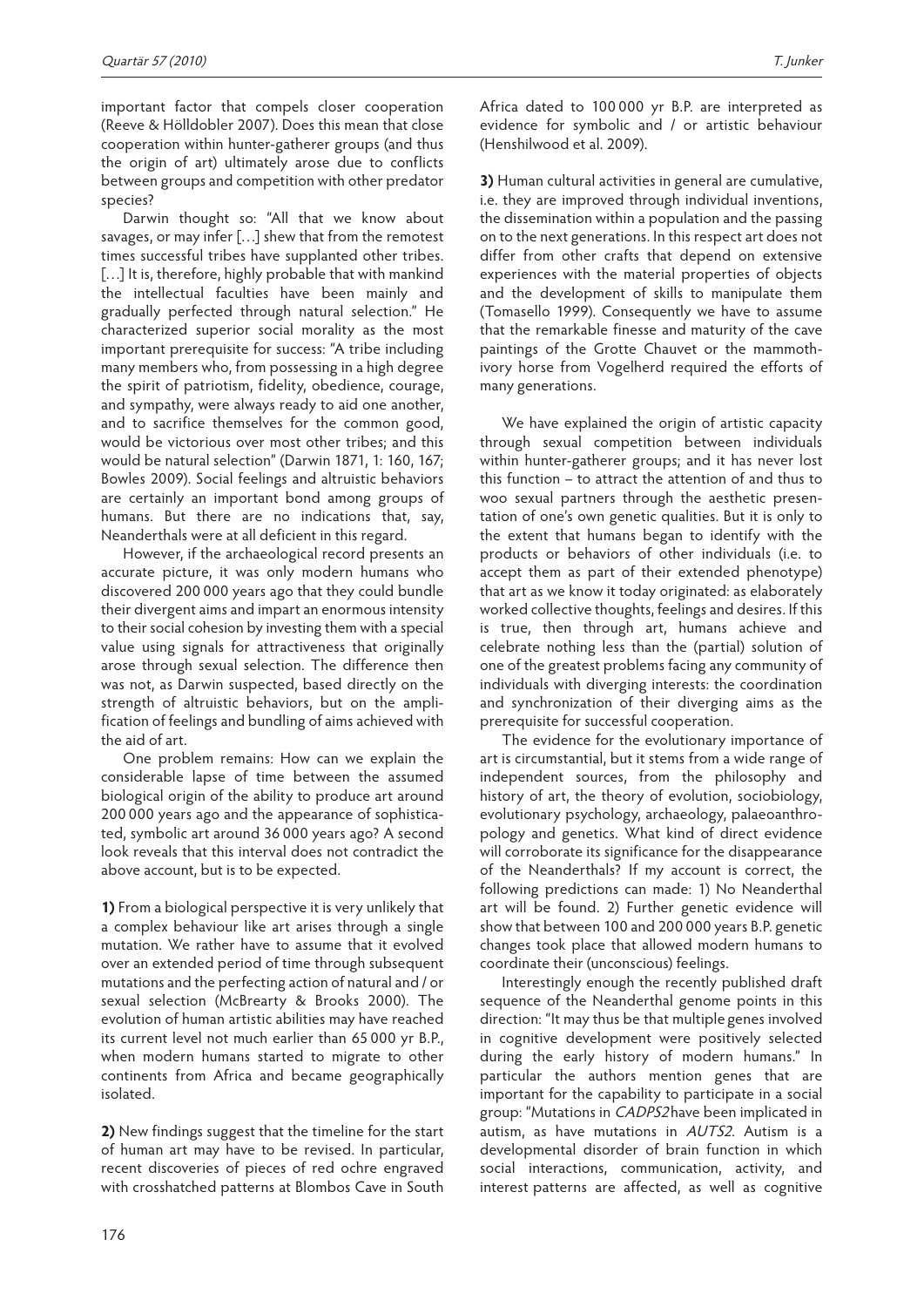aspects crucialfor human sociality and culture" (Green et al. 2010: 717; see also Dorus et al. 2004; Fisher 2006).

The scenario presented here, emphasizing the evolutionary importance of art for the survival, wellbeing and success of modern humans, could be the solution to one of the greatest mysteries of human history, the explanation for their uniqueness and evolutionary success. It provides not only a longsought Darwinian explanation of art as an adaptation, but also enables us to understand why art retains such an important role for the survival of an individual and a group, and why conquerors of all times destroyed not only the fortifications but also the works of art of a conquered people.

#### **Literature cited**

- **Aiken, N. E. (1998).** The biological origins of art. Praeger Press, Westport, CT.
- **Anati, E. (1995).** Il museo immaginario della preistoria: l'arte rupestre nel mondo. Jaca Book, Milano.
- **Appenzeller, T. (1998).** Art: Evolution or revolution. Science 282: 1451-1454.
- **Balter, M. (2009).** Early start for human art? Ochre may revise timeline. Science 323: 569.
- **Barnosky, A. D., Koch, P. L., Feranec, R. S., Wing, S. L. & Shabel, A. B. (2004).** Assessing the causes of late Pleistocene extinctions on the continents. Science 306: 70-75.
- **Baron-Cohen, S. (1999).** The evolution of a theory of mind. In: M. C. Corballis & S. E. G. Lea (Eds.) The descent of mind: Psychological perspectives on hominid evolution. Oxford University Press, Oxford, 261-277.
- **Bolus, M. & Schmitz, R. W. (2006).** Der Neandertaler. Thorbecke, Ostfildern.
- **Bouzouggar, A., Barton, N., Vanhaeren, M., d'Errico, F., Collcutt, S., Higham, T., Hodge, E., Parfitt, S., Rhodes, E., Schwenninger, J.-L., Stringer, C., Turner, E., Ward, S., Moutmir, A. & Stambouli, A. (2007).** 82 000-year-old shell beads from North Africa and implications for the origins of modern human behavior. Proceedings of the National Academy of Sciences 104: 9964-9969.
- **Bowles, S. (2009).** Did warfare among ancestral hunter-gatherers affect the evolution of human social behaviors? Science 324: 1293-1298.
- **Boyd, B. (2005).** Evolutionary theories of art. In: J. Gottschall & D. S. Wilson (Eds.) The literary animal: evolution and the nature of narrative. Northwestern University Press, Evanston, 147-176.
- **Brown, S. (2000).** Evolutionary models of music: from sexual selection to group selection. Perspectives in Ethology 13: 231-81.
- **Carroll, N. (Ed.) (2000).** Theories of art today. University of Wisconsin Press, Madison.
- **Conard, N. J. (2006).** Die Entstehung der kulturellen Modernität. In: N. J. Conard (Ed.) Woher kommt der Mensch? 2d ed. Attempto, Tübingen, 197-228.
- **Conard, N. J. (2009).** A female figurine from the basal Aurignacian of Hohle Fels Cave in southwestern Germany. Nature 459: 248-252.
- **Conard, N. J., Kölbl, S. & Schürle, W. (Eds.) (2005).** Vom Neandertaler zum modernen Menschen. Thorbecke, Ostfildern.
- **Curtis, G. (2006).** The cave painters: probing the mysteries of the world's first artists. Alfred A. Knopf, New York.
- **Darwin, C. (1859).** On the origin of species by means of natural selection, or the preservation of favoured races in the struggle for life. John Murray, London.
- **Darwin, C. (1871).** The descent of man, and selection in relation to sex. 2 vols. John Murray, London.
- **Davies, S. (1991).** Definitions of art. Cornell University Press, Ithaca.
- **Dawkins, R. (1982).** The extended phenotype: the long reach of the gene. Oxford University Press, Oxford.
- **Dissanayake, E. (1992).** Homo aestheticus: where art comes from and why. Free Press, New York.
- **Dissanayake. E. (2008).** The arts after Darwin: does art have an origin and adaptive function? In: K. Zijlmans & W. v. Damme (Eds.) World art studies: exploring concepts and approaches. Valiz, Amsterdam, 241-263.
- **Dorus, S., Vallender, E. J., Evans, P. D. Anderson, J. R., Gilbert, S. L., Mahowald, M., Wyckoff, G. J., Malcolm, C. M. & Lahn, B. T. (2004).** Accelerated evolution of nervous system genes in the origin of Homo sapiens. Cell 119: 1027-1040.
- **Eibl-Eibesfeldt, I. & Sütterlin, C. (2007).** Weltsprache Kunst: zur Natur- und Kunstgeschichte bildlicher Kommunikation. Brandstätter, Wien.
- **Eiszeit (2009).** Archäologisches Landesmuseum Baden-Württemberg und Abteilung Ältere Urgeschichte und Quartärökologie der Eberhard-Karls-Universität Tübingen (Eds.) Eiszeit: Kunst und Kultur; Begleitband zur Großen Landesausstellung. Thorbecke, Ostfildern.
- **Finlayson, C. (2009).** The humans who went extinct: why Neanderthals died out and we survived. Oxford University Press, Oxford.
- **Fisher, S. E. (2006).** Tangled webs: tracing the connections between genes and cognition. Cognition 101: 270–297.
- **Floss, H. & Rouquerol, N. (Eds.) (2007).** Les chemins de l'art aurignacien en Europe/Das Aurignacien und die Anfänge der Kunst in Europa. Musée-Forum Aurignac, Aurignac.
- **Froehle, A. W. & Churchill, S. E. (2009).** Energetic competition between Neandertals and anatomically modern humans. PaleoAnthropology: 96-116.
- **Green, R., Krause, J., Briggs, A., Maricic, T., Stenzel, U., Kircher, M., Patterson, N., Li, H., Zhai, W., Fritz, M., Hansen, N., Durand, E., Malaspinas, A., Jensen, J., Marques-Bonet, T., Alkan, C., Prufer, K., Meyer, M., Burbano, H., Good, J., Schultz, R., Aximu-Petri, A., Butthof, A., Hober, B., Hoffner, B., Siegemund, M., Weihmann, A., Nusbaum, C., Lander, E., Russ, C., Novod, N., Affourtit, J., Egholm, M., Verna, C., Rudan, P., Brajkovic, D., Kucan, Z., Gusic, I., Doronichev, V., Golovanova, L., Lalueza-Fox, C., de la Rasilla, M., Fortea, J., Rosas, A., Schmitz, R., Johnson, P., Eichler, E., Falush, D., Birney, E., Mullikin, J., Slatkin, M., Nielsen, R., Kelso, J., Lachmann, M., Reich, D. & Pääbo, S. (2010).** A draft sequence of the Neandertal genome. Science 328: 710-722.
- **Guthrie, R. D. (2006).** The nature of paleolithic art. University of Chicago Press, Chicago.
- **Haidle, M. N. (2000).** Neanderthals ignorant relatives or thinking siblings? A discussion of the ,cognitive revolution' at around 40,000 BP. In: J. Orschiedt & G.-C. Weniger (Eds.) Neanderthals and modern humans – discussing the transition. Central and Eastern Europe from 50 000-30 000 BP. Neanderthal Museum, Mettmann, 275-286.
- **Hauser, M. D., Chomsky, N. & Fitch, W. T. (2002).** The faculty of language: what is it, who has it, and how did it evolve? Science 298: 1569-1579.
- **Henshilwood, C. S., d'Errico, F. & Watts, I. (2009).** Engraved ochres from the Middle Stone Age levels at Blombos Cave, South Africa. Journal of Human Evolution 57: 27-47.
- **Holdermann, C.-S., Müller-Beck, HJ. & Simon, U. (Eds.) (2001).** Eiszeitkunst im süddeutsch-schweizerischen Jura: Anfänge der Kunst. Konrad Theiss, Stuttgart.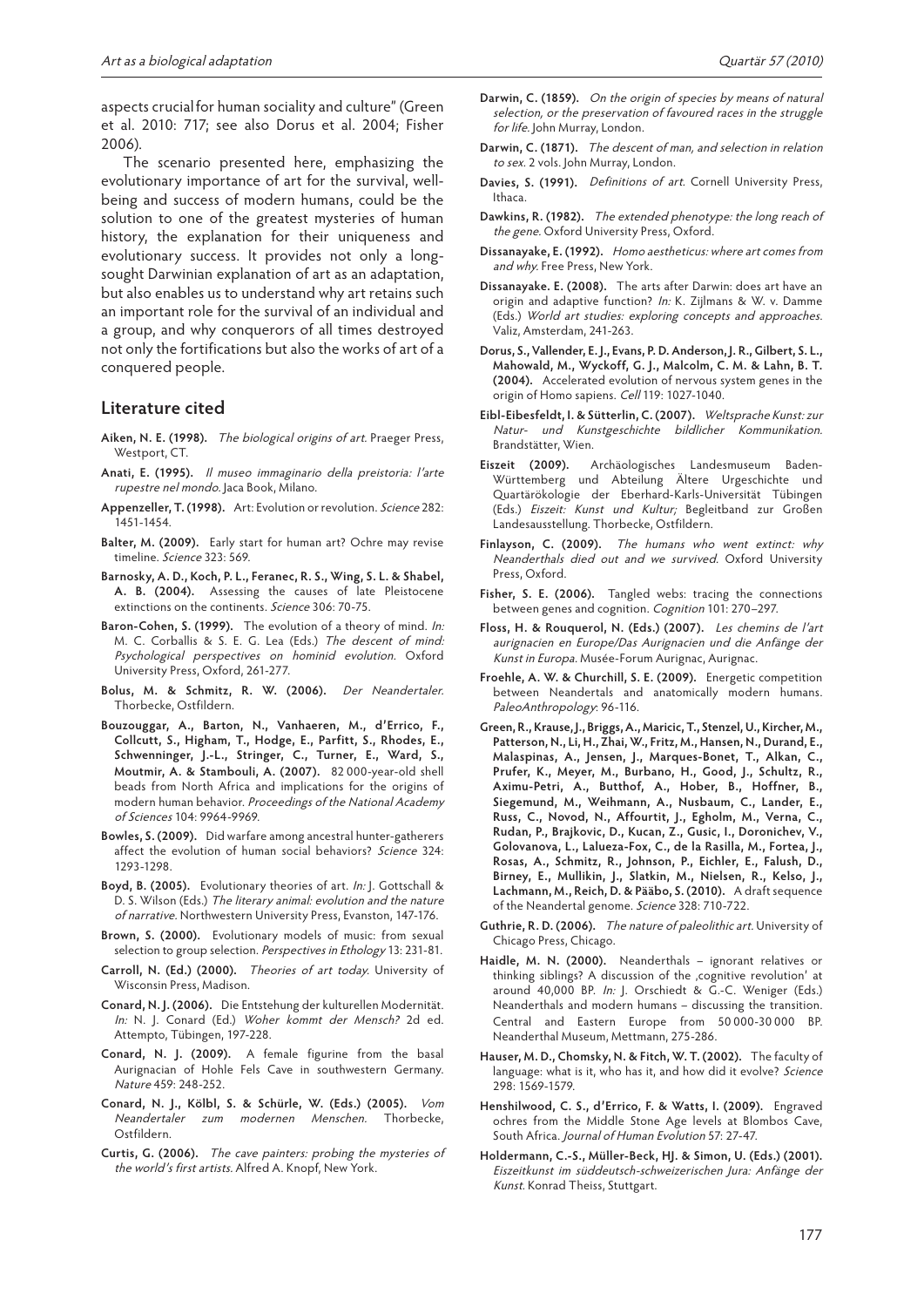- **Junker, T. (2008).** Die Evolution des Menschen. Beck, München.
- **Junker, T. (in press a).** Geheimwaffe Kunst: Eine neue evolutionsbiologische Theorie. In: H.-U. Reyer & P. Schmid-Hempel (Eds.) Darwin und die Evolutionstheorie in der heutigen Zeit. Hochschulverlag an der ETH, Zürich.
- **Junker, T. (in press b).** Schönheit und andere Provokationen: Eine neue evolutionsbiologische Theorie der Kunst. In: J. Oehler (Ed.) Evolution und das heutige Bild vom Menschen. Springer, Berlin.
- **Junker, T. & Paul, S. (2009).** Der Darwin-Code: Die Evolution erklärt unser Leben. 2d ed. Beck, München.
- Klein, R. G. (2003). Whither the Neanderthals? Science 299: 1525-1527.
- **Klein, R. G. (2008).** Out of Africa and the evolution of human behavior. Evolutionary Anthropology 17: 267-281.
- **Klein, R. G. & Edgar, B. (2002).** The dawn of human culture. John Wiley & Sons, New York.
- **Krause, J., Lalueza-Fox, C., Orlando, L., Enard, W., Green, R.E., Burbano, H.A., Hublin, J.-J., Bertranpetit, J., Hänni, C., Fortea, J., de la Rasilla, M., Rosas, A. & Pääbo, S. (2007).** The derived FOXP2 variant of modern humans was shared with Neandertals. Current Biology 17: 1908-1912.
- **Lorblanchet, M. (2000).** Höhlenmalerei: ein Handbuch [Les grottes ornées de la préhistoire]. Thorbecke, Sigmaringen.
- **McBrearty, S. & Brooks, A. S. (2000).** The revolution that wasn't: a new interpretation of the origin of modern human behavior. Journal of Human Evolution 39: 453-563.
- **Menninghaus, W. (2003).** Das Versprechen der Schönheit. Suhrkamp, Frankfurt am Main.
- **Miller, G. (2000).** The mating mind: how sexual choice shaped the evolution of human nature. Doubleday, New York.
- **Morris, D. (1962).** The biology of art. Alfred Knopf, New York.
- **Pastoors, A. & Weniger, G. C. (2002).** Höhlenkunst und Raum: Archäologische und architektonische Perspektiven. Neanderthal Museum, Mettmann.
- Pinker, S. (1997). How the mind works. W. W. Norton, New York.
- **Powell, A., Shennan, S. & Thomas, M. G. (2009).** Late pleistocene demography and the appearance of modern human behavior. Science 324: 1298-1301.
- **Reeve, H. K. & Hölldobler, B. (2007).** The emergence of a superorganism through intergroup competition. Proceedings of the National Academy of Sciences 104: 9736-9740.
- **Schrenk, F. & Müller, S. (2005).** Die Neandertaler. Beck, München.
- **Sitte, P. (2008).** Evolutionäre Ästhetik und funktionale Schönheit. In: J. Klose & J. Oehler (Eds.) Gott oder Darwin? Vernünftiges Reden über Schöpfung und Evolution. Springer, Berlin, 331-348.
- **Spivey, N. (2005).** How art made the world: a journey to the origins of human creativity. Basic Books, New York.
- **Steguweit, L. (2003).** Gebrauchsspuren an Artefakten der Hominidenfundstelle Bilzingsleben (Thüringen). Marie Leidorf, Rahden/Westf.
- **Stringer, C. (2001).** The evolution of modern humans: Where are we now? General Anthropology 7 (2): 1-5.
- **Templeton, A. R. (2002).** Out of Africa again and again. Nature 416: 45-51.
- **Tomasello, M. (1999).** The cultural origins of human cognition. Harvard University Press, Cambridge, Mass.
- **Tooby, J. & Cosmides, L. (2001).** Does beauty build adapted minds? Toward an evolutionary theory of aesthetics, fiction and the arts. SubStance 94/95: 6-27.
- **Ullrich, W. (2001).** Kunst/Künste/System der Künste. In: K. Barck, M. Fontius, D. Schlenstedt, B. Steinwachs & F. Wolfzettel (Eds.) Ästhetische Grundbegriffe. Historisches Wörterbuch. Bd. 3. Metzler, Stuttgart, Weimar, 556-616.
- **Voland, E. & Grammer, K. (Eds.) (2003).** Evolutionary aesthetics. Springer, Berlin.
- **Wadley, L. (2001).** What is cultural modernity? A general view and a South African perspective from Rose Cottage Cave. Cambridge Archaeological Journal 11: 201-221.
- **Wagner, G. A., Rieder, H., Zöller, L. & Mick, E. (Eds.) (2007).** Homo heidelbergensis: Schlüsselfund der Menschheitsgeschichte. Theiss, Stuttgart.
- **Whiten, A. (1999).** The evolution of deep social mind in humans. In: M. C. Corballis & S. E. G. Lea (Eds.) The descent of mind: psychological perspectives on hominid evolution. Oxford University Press, Oxford, 173-193.
- **Zahavi, A. (1975).** Mate selection a selection for a handicap. Journal of Theoretical Biology 53: 205-214.
- **Zilhão, J., Angelucci, D., Badal-García, E., d'Errico, F., Daniel, F., Dayet, L., Douka, K., Higham, T. F. G., Martínez-Sánchez, M. J., Montes-Bernárdez, R., Murcia-Mascarós, S., Pérez-Sirvent, C., Roldán-García, C., Vanhaeren, M., Villaverde, V., Wood, R. & Zapata, J. (2010).** Symbolic use of marine shells and mineral pigments by Iberian Neandertals. Proceedings of the National Academy of Sciences 107: 1023-1028.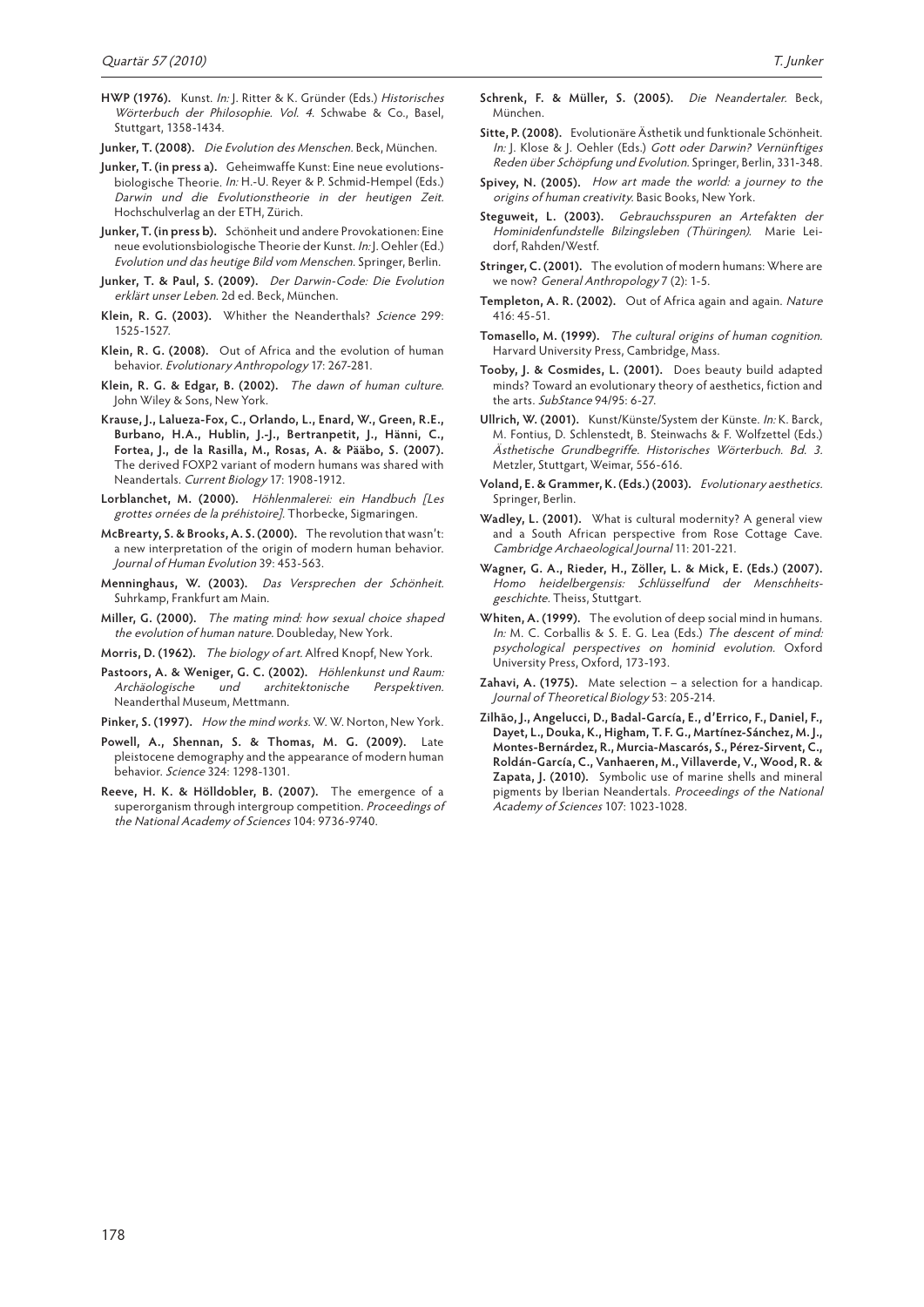# **Quartär**

## **Internationales Jahrbuch zur Eiszeitalter- und Steinzeitforschung**

**International Yearbook for Ice Age and Stone Age Research**

 **Band – Volume 57**

**Edited by**

**Miriam Noël Haidle, Werner Müller, Martin Street, Gerd-Christian Weniger**



**Verlag Marie Leidorf GmbH** .  **Rahden/Westf. 2010**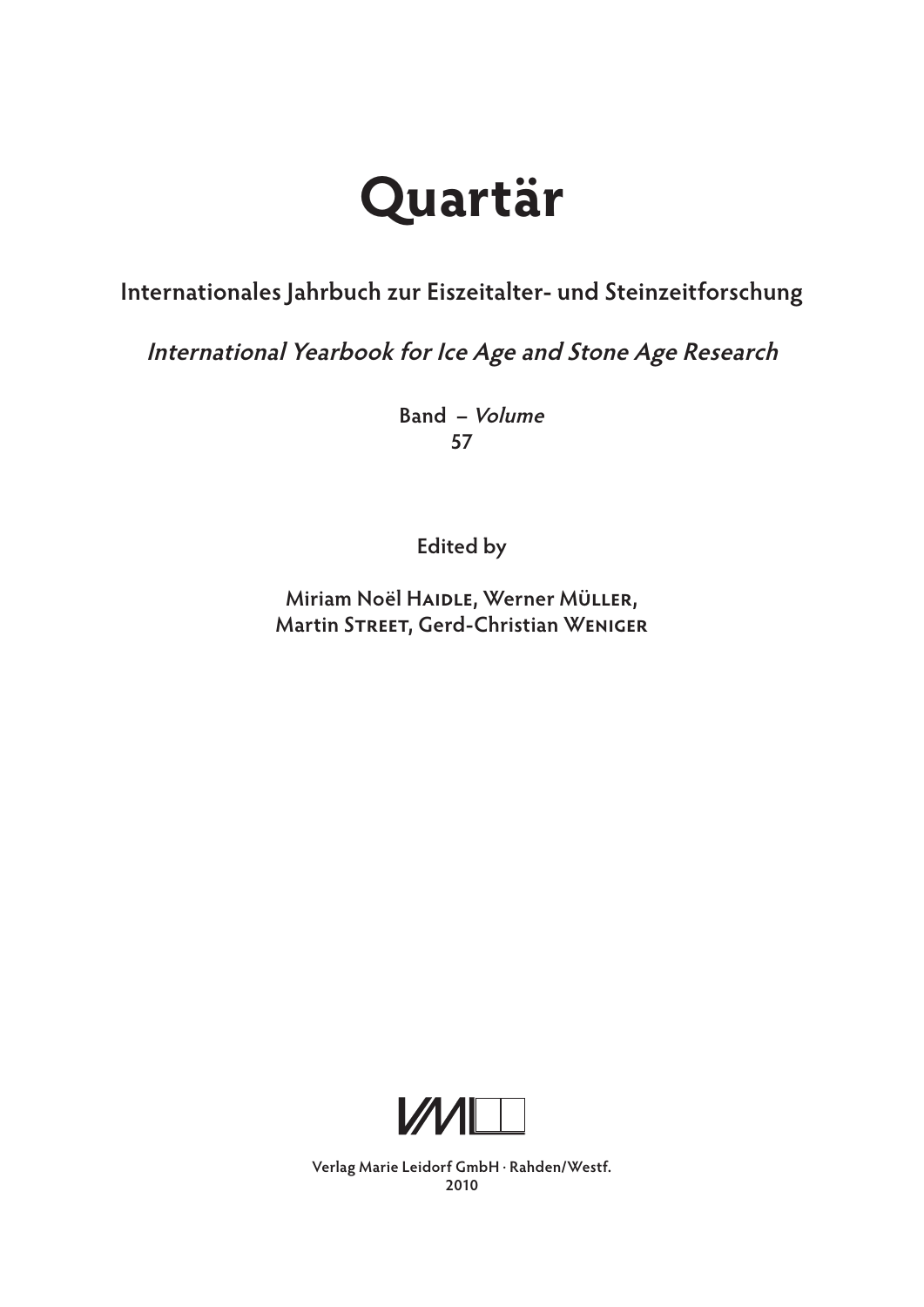187 Seiten mit 118 Abbildungen

Manuskript-Richtlinien und weitere Informationen unter http://www.quartaer.eu Instructions for authors and supplementary information at http://www.quartaer.eu

Bibliographische Information der Deutschen Nationalbibliothek

**Haidle, Miriam Noël / Müller, Werner / Street, Martin / Weniger, Gerd-Christian (Eds.):** Quartär: Internationales Jahrbuch zur Eiszeitalter- und Steinzeitforschung; Band 57 International Yearbook for Ice Age and Stone Age Research; Volume 57 Rahden/Westf.: Leidorf, 2010 ISBN: 978-3-86757-923-0

Die Deutsche Nationalbibliothek verzeichnet diese Publikation in der Deutschen Nationalbibliographie. Detaillierte bibliographische Daten sind im Internet über http://dnb.ddb.de abrufbar.

Gedruckt auf alterungsbeständigem Papier

Alle Rechte vorbehalten © 2010



Verlag Marie Leidorf GmbH Geschäftsführer: Dr. Bert Wiegel Stellerloh 65 - D-32369 Rahden/Westf.

> Tel: +49/(0)5771/ 9510-74 Fax: +49/(0)5771/ 9510-75 E-Mail: info@vml.de Internet: http://www.vml.de

ISBN : 978-3-86757-923-0 ISSN 0375-7471

Kein Teil des Buches darf in irgendeiner Form (Druck, Fotokopie, CD-ROM, DVD, Internet oder einem anderen Verfahren) ohne schriftliche Genehmigung des Verlages Marie Leidorf GmbH reproduziert werden oder unter Verwendung elektronischer Systeme verarbeitet, vervielfältigt oder verbreitet werden.

> Umschlagentwurf: Werner Müller, CH-Neuchâtel, unter Mitwirkung der Herausgeber Redaktion: Miriam Noël Haidle, D-Tübingen, Werner Müller, CH-Neuchâtel, Martin Street, D-Neuwied und Gerd-Christian Weniger, D-Mettmann Satz, Layout und Bildnachbearbeitung: Werner Müller, CH-Neuchâtel

Druck und Produktion: druckhaus köthen GmbH, Köthen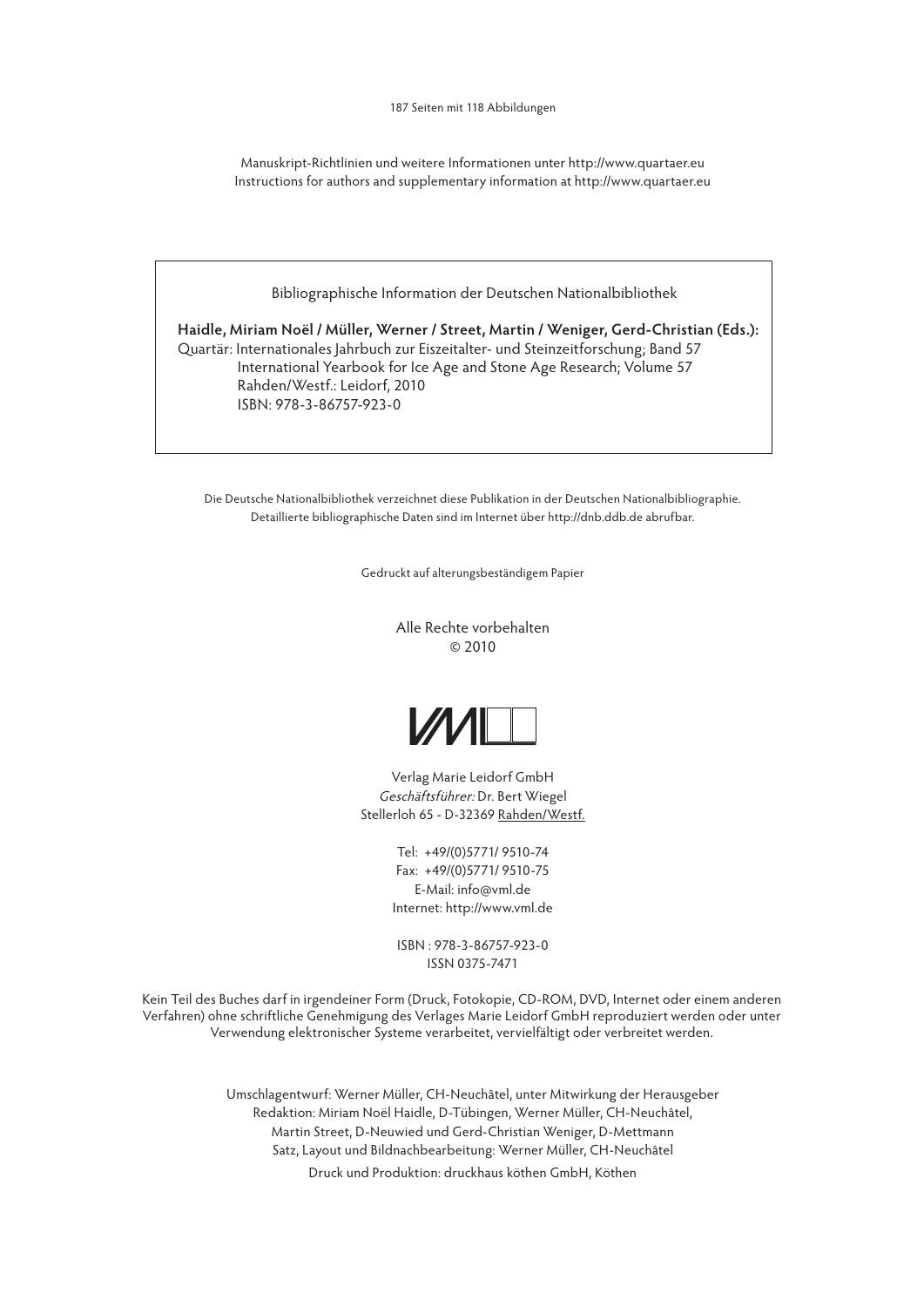### **Inhalt - Contents**

| New information on the Havelte Group site Ahrenshöft LA 58 D (Nordfriesland, Germany) -<br>Preliminary results of the 2008 fieldwork                                                                                                                                                                                                                              |
|-------------------------------------------------------------------------------------------------------------------------------------------------------------------------------------------------------------------------------------------------------------------------------------------------------------------------------------------------------------------|
| Neue Informationen zum Fundplatz der Havelte-Gruppe Ahrenshöft LA 58 D (Nordfriesland, Deutschland) -<br>Vorläufige Ergebnisse der Ausgrabungen 2008                                                                                                                                                                                                              |
| Mara-Julia WEBER, Ingo CLAUSEN, Rupert A. HOUSLEY, Christopher E. MILLER, Felix RIEDE                                                                                                                                                                                                                                                                             |
| Bladelet production, core reduction strategies, and efficiency of core configuration at the<br>Middle Palaeolithic site Balver Höhle (North Rhine Westphalia, Germany)<br>Lamellenproduktion, Strategien der Kernzerlegung und Effizienz der Kerngestaltung an der mittelpaläolithischen<br>Fundstelle Balver Höhle (Nordrhein Westfalen, Deutschland)            |
| <b>Andreas PASTOORS &amp; Yvonne TAFELMAIER</b>                                                                                                                                                                                                                                                                                                                   |
| Recurrent occupations of the Late Middle Palaeolithic Station Kabazi II, Unit II, Level 8 (Crimea,<br>Ukraine) - Seasonal adaptation, procurement and processing of resources<br>Wiederholte Belegungen der spät-mittelpaläolithischen Station Kabazi II, Unit II, Level 8 (Krim, Ukraine) -<br>Saisonale Adaptation, Beschaffung und Verarbeitung von Ressourcen |
|                                                                                                                                                                                                                                                                                                                                                                   |
| Geißenklösterle. The Swabian Gravettian in its European context<br>Geißenklösterle. Das schwäbische Gravettien im europäischen Kontext                                                                                                                                                                                                                            |
|                                                                                                                                                                                                                                                                                                                                                                   |
| Palaeoenvironment at Gravettian Sites in Central Europe with emphasis on Moravia<br>(Czech Republic)                                                                                                                                                                                                                                                              |
| Die Paläoumwelt mitteleuropäischer Gravettien-Fundstellen mit Schwerpunkt in Mähren (Tschechische Republik)                                                                                                                                                                                                                                                       |
| The Late Upper Palaeolithic in the catchment area of the River Saale - facts and considerations<br>Die späte Altsteinzeit im Einzugsgebiet der Saale - Fakten und Überlegungen                                                                                                                                                                                    |
|                                                                                                                                                                                                                                                                                                                                                                   |
| Between East and West - a new site of the Federmessergruppen in Poland<br>Zwischen Ost und West - eine neue Fundstelle der Federmessergruppen in Polen                                                                                                                                                                                                            |
|                                                                                                                                                                                                                                                                                                                                                                   |
| New AMS-dates for the Upper Volga Mesolithic and the origin of microblade technology<br>in Europe                                                                                                                                                                                                                                                                 |
| Neue AMS-Daten zum Mesolithikum der oberen Wolga und das Aufkommen der Mikroklingentechnik in Europa                                                                                                                                                                                                                                                              |
|                                                                                                                                                                                                                                                                                                                                                                   |
| Art as a biological adaptation, or: why modern humans replaced the Neanderthals<br>Kunst als Anpassung, oder: Warum moderne Menschen die Neanderthaler ersetzten                                                                                                                                                                                                  |
|                                                                                                                                                                                                                                                                                                                                                                   |